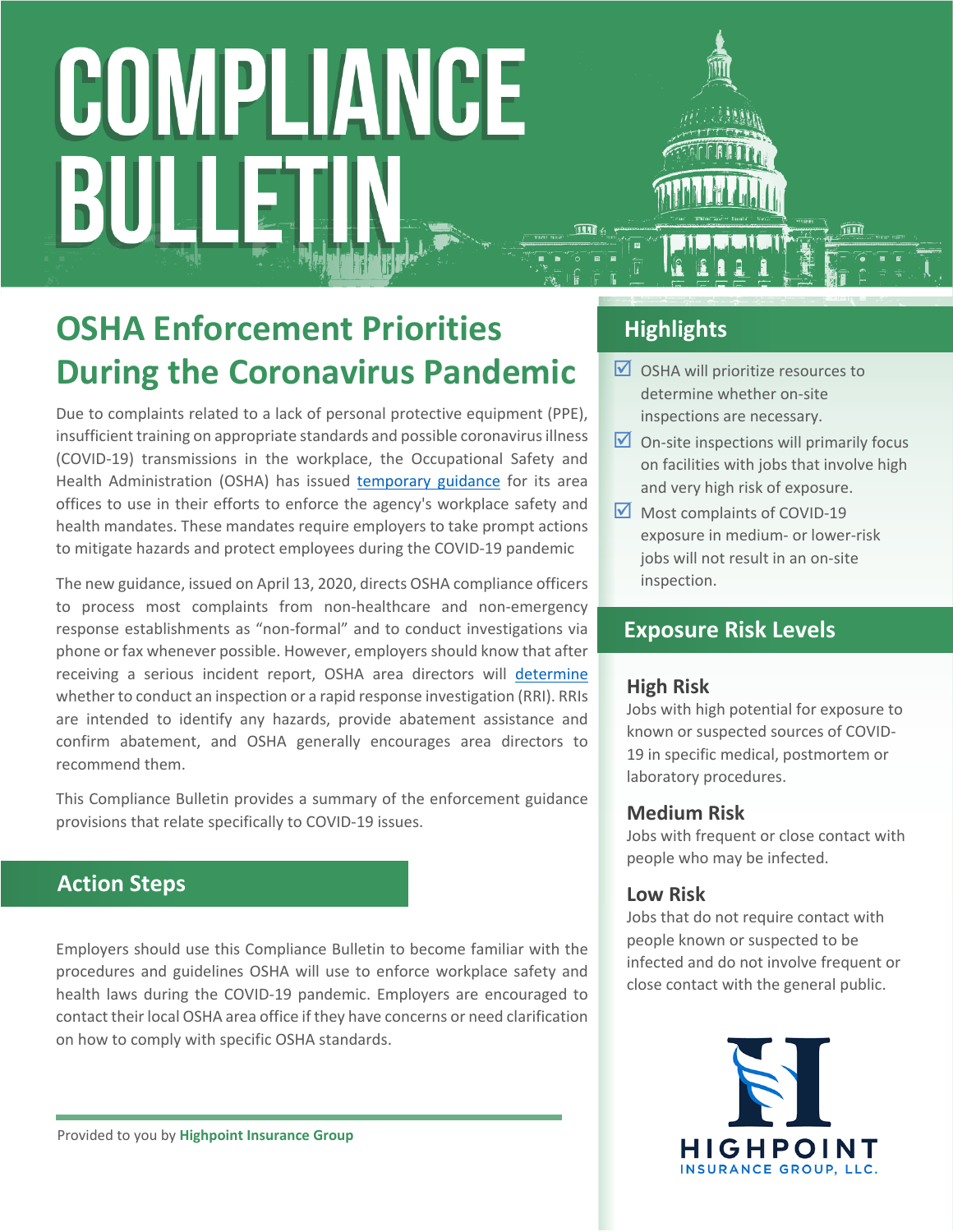# **COVID-19 Inspections**

Under the guidance issued on April 13, 2020, OSHA's area offices will prioritize their resources in coordination with their regional offices to determine whether an on-site inspection of the workplace is necessary. If an on-site inspection is warranted, compliance officers will evaluate the risk of COVID-19 exposure before the inspection takes place. Employers should note that OSHA is encouraging their compliance officers to maximize the use of electronic means of communication (including remote video surveillance, phone interviews, email correspondence, facsimile and email transmittals of documents and video conferences) and to consult with their regional solicitors when appropriate.

**E FALLID LIDE** 

If an on-site inspection is warranted, compliance officers will coordinate with their regional office and contact the Office of Occupational Medicine and Nursing (OOMN), as necessary, whenever they identify a workplace with potential for highrisk exposure to COVID-19. The OOMN may serve as a liaison with relevant public health authorities and can facilitate Medical Access Orders (MAOs) to obtain worker medical records from employers and healthcare providers.

COVID-19 inspections will be treated as novel cases. The Directorate of Enforcement Programs (DEP) must be notified of all proposed citations and federal agency notices that relate to a COVID-19 exposure. State Plan designees should report any COVID-19 inspections to their regional offices.

All activity related to enforcement and compliance assistance must be appropriately coded to allow for tracking and program review. This includes COVID-19 activity, which should continue to be coded in the OSHA Information System (OIS) with the specific code: **N-16-COVID-19**.

# **Workplace Exposure Risk Levels**

To determine the risk of exposure for compliance officers, OSHA has defined three risk categories—high, medium and low. These risk levels stem from the Occupational Risk Pyramid described in the OSHA's Guidance on Preparing Workplaces [for COVID-19.](http://www.osha.gov/Publications/OSHA3990.pdf)

#### **High Risk of Exposure**

Jobs considered to be at high or very high risk of exposure are those that involve known or suspected sources of COVID-19 during specific medical, postmortem or laboratory procedures.

Workplaces considered to have job duties with high risk of exposure to COVID-19 include:

- Hospitals treating suspected or confirmed COVID-19 patients;
- Nursing homes;
- Emergency medical centers;
- **•** Emergency response facilities;
- Settings where home care or hospice care are provided;
- Settings that handle human remains;
- Biomedical laboratories, including clinical laboratories; and
- Medical transport companies.

Aerosol-generating procedures, in particular, present a very high risk of exposure to workers. The aerosol-generating procedures for which engineering controls, administrative controls and personal protective equipment (PPE) are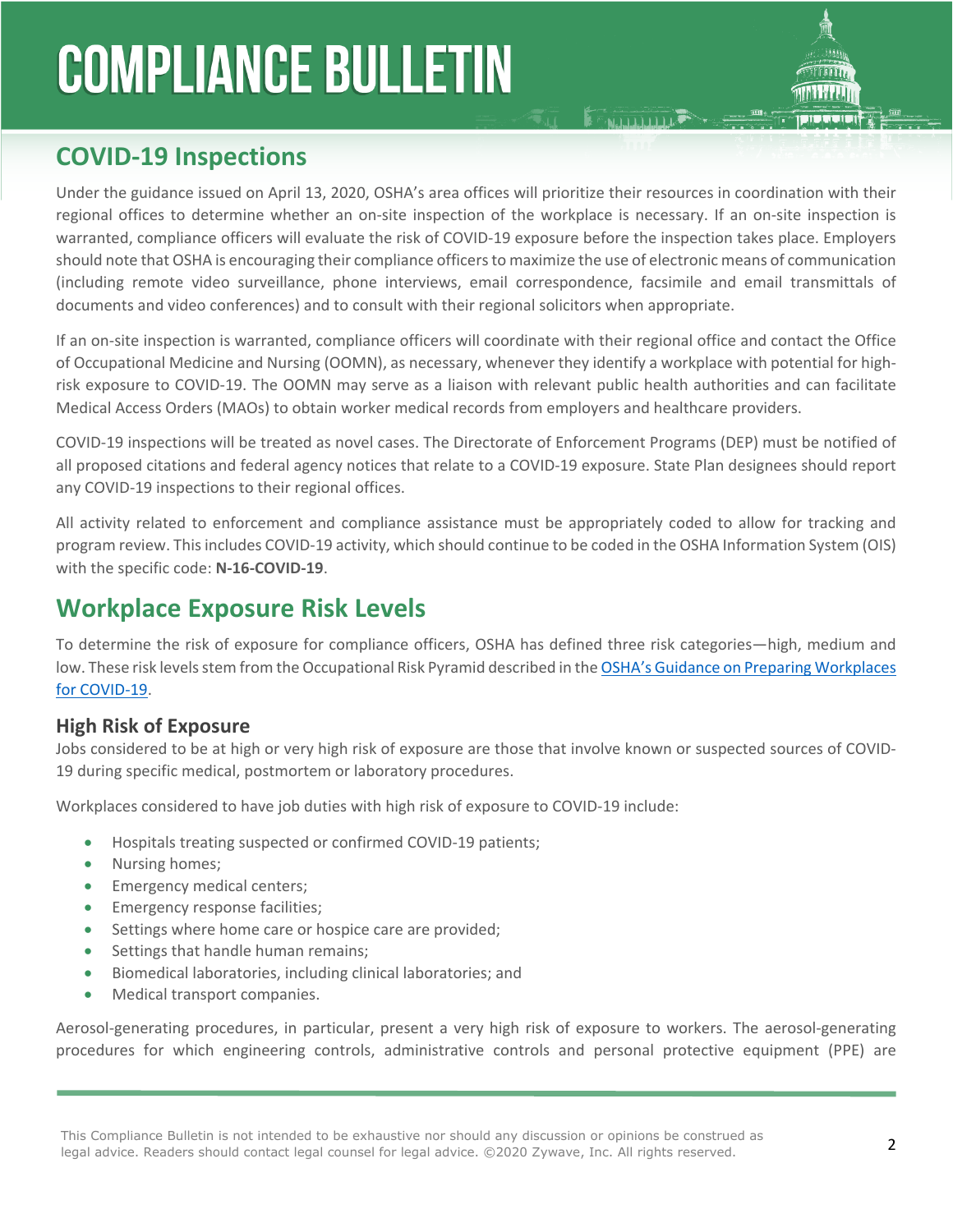necessary include, but are not limited to: bronchoscopy, sputum induction, nebulizer therapy, endotracheal intubation and extubation, open suctioning of airways, cardiopulmonary resuscitation and autopsies.

#### **Medium Exposure Risk**

Medium exposure-risk jobs include those with frequent or close contact with people who may be (but are not known to be) infected with COVID-19. "Close contact" refers to a distance of less than six feet. Workers in this risk group may have frequent contact with travelers returning from international locations with widespread COVID-19 transmission.

In areas where there is ongoing community transmission, workers in this category include, but are not limited to, those who have contact with the general public (such as in schools, high-population-density work environments and some highvolume retail settings).

#### **Low Exposure Risk**

Lower exposure risk jobs are those that do not require contact with people known to be, or suspected of being, infected with COVID-19 nor frequent close contact with the general public.

Workers in this category have minimal occupational contact with the public and other co-workers.

# **Complaints, Referrals and Rapid Response Investigations (RRIs)**

Complaints and referrals for any operation alleging potential exposures to COVID-19 will be handled in accordance with established procedures, except that employers will be notified of alleged hazards or violations by telephone, fax, email or letter.

Through their phone or fax communications, area offices will direct employers to publicly available guidance on protective measures, such as OSHA's COVID-19 [webpage](http://www.osha.gov/coronavirus). As it deems appropriate, OSHA will forward complaint information to federal partners with concurrent interests.

### **Fatalities and Imminent Dangers**

Fatalities and imminent danger exposures related to COVID-19 will be prioritized for inspections, with particular attention given to health care organizations and first responders.

During the outbreak, formal complaints alleging unprotected exposures to COVID-19 for workers with a high or very high risk of transmission may warrant an on-site inspection. Area offices will prioritize resources and consider all relevant factors, including whether a complainant alleges inadequate PPE due to supply issues, in determining whether to perform a non-formal phone or fax investigation instead of an on-site inspection.

# **Other Formal Complaints**

In general, most other formal complaints alleging COVID-19 exposure will not result in an on-site inspection if employees are engaged in tasks that involve medium or lower risk of exposure. In these cases, area offices will use the non-formal procedures for investigating alleged hazards.

However, employer-reported hospitalizations will be handled using RRIs in most cases.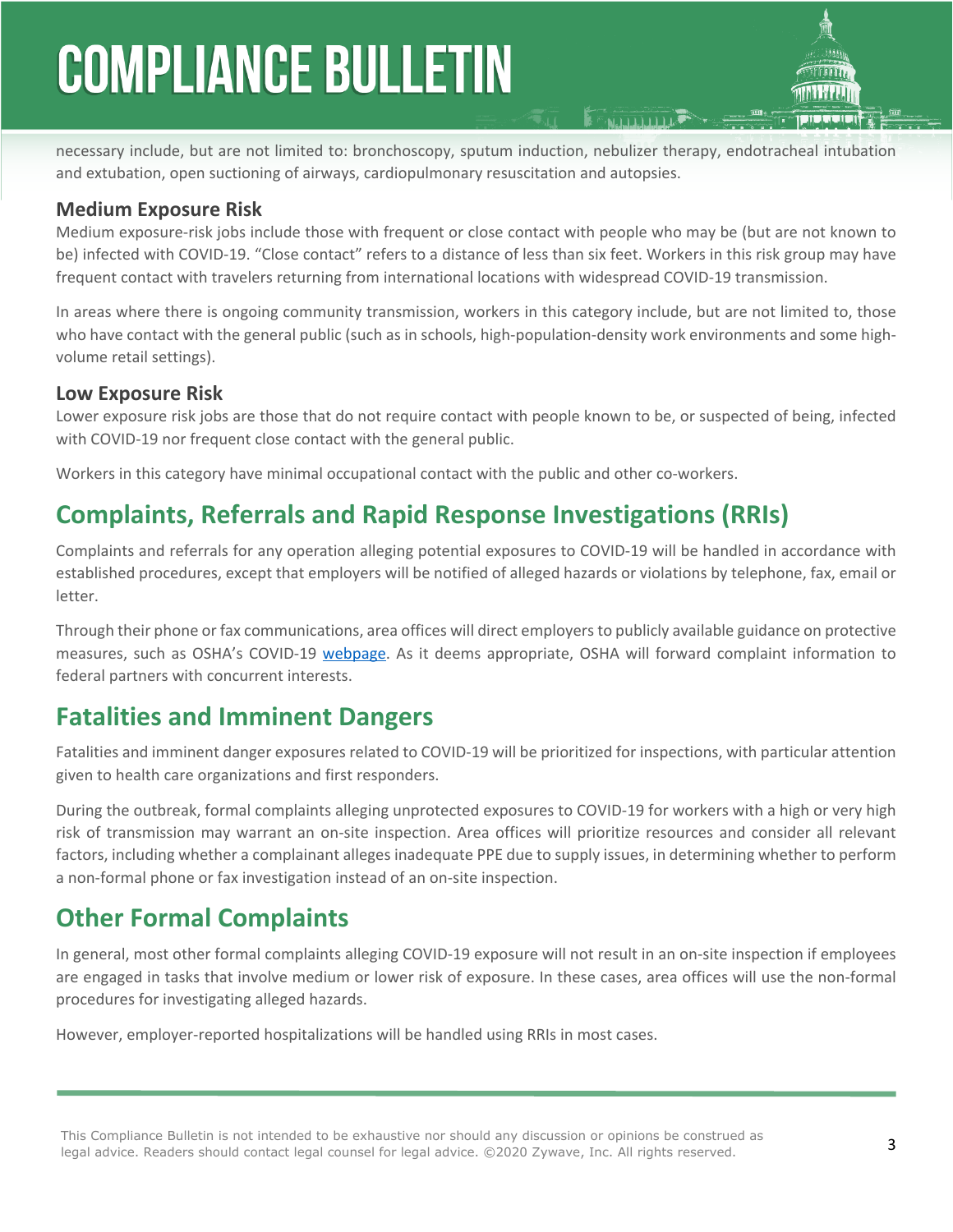Finally, employers should keep in mind that workers requesting inspections, complaining of COVID-19 exposure or reporting illnesses may be covered under one or more [whistleblower](http://www.whistleblowers.gov/) statutes.

# **Inspection Scope, Scheduling, and Procedures**

Inspection activities resulting from COVID-19-related complaints, referrals and employer-reported illnesses will primarily focus on facilities with jobs involving high and very high risk of exposure. OSHA aims to reassure employers that, during on-site inspections, compliance officers will take care to avoid interfering with any ongoing medical services.

Compliance officers will inspect facilities in a manner that minimizes or prevents exposure, such as by avoiding potential exposure to suspected or confirmed COVID-19 patients. It is not generally necessary for compliance officers to enter patient rooms or airborne isolation areas. If compliance officers must enter a vacant, airborne-infection-isolation room (AIIR), sufficient time must lapse to allow for proper clearance of potentially infectious aerosols before they enter. Before entering an occupied AIIR or a recently vacated AIIR that has not been adequately purged, a compliance officer must discuss the issue with his or her area director.

#### **Opening Conferences**

To avoid unnecessary exposure, compliance officers may decide to conduct opening conferences over the phone. However, if an on-site opening conference is deemed appropriate, officers will attempt to use a designated, uncontaminated administrative area. If available, officers may also ask to speak to a facility's infection control director, safety director or the health professional responsible for controlling occupational health hazards. Individuals who are responsible for providing records pertinent to an inspection may also be included in the opening conference or interviewed early in the inspection. These individuals may include, for example, facility administrators, training directors, facilities engineers, nursing directors and human resources personnel.

#### **Program and Document Review**

Compliance officers will strive to conduct the following electronically or remotely:

- Determining whether an employer has a written pandemic plan as recommended by the Centers for Disease Control and Prevention (CDC). If an employer's plan is a part of another emergency preparedness plan, a compliance officer's review does not need to be expanded to the entire emergency preparedness plan. The evaluation of an employer's pandemic plan may be based on other written programs and, in a hospital, a review of its infection control plan.
- Reviewing the facility's procedures for hazard assessment and protocols for PPE use with suspected or confirmed COVID-19 patients.
- Determining whether a workplace has handled specimens or evaluated, cared for, or treated suspected or confirmed COVID-19 patients. This will include a review of laboratory procedures for handling specimens and procedures for decontamination of surfaces.
- Reviewing other relevant information, such as medical records related to worker exposure incidents, OSHArequired recordkeeping and any other pertinent information or documentation deemed appropriate by a compliance officer. This includes determining whether any employees have contracted COVID-19, have been hospitalized as a result of COVID-19, or have been placed on precautionary removal or isolation.
- Reviewing a respiratory protection program and any modified respirator policies related to COVID-19 to assess compliance with respiratory protection standards.